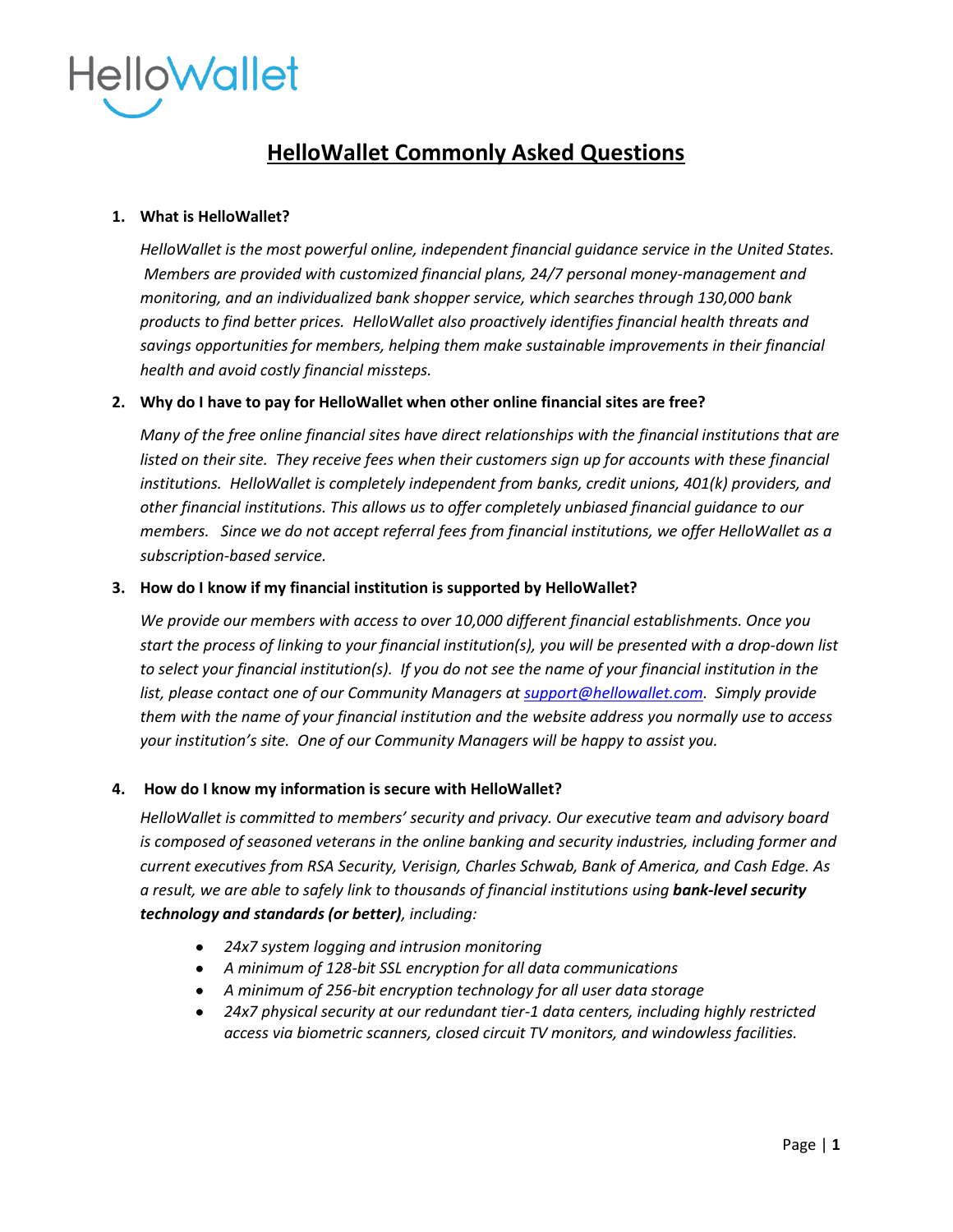

#### *In addition:*

- *HelloWallet is NOT a transaction application, which means that you CANNOT transfer*   $\bullet$ *money to and from accounts. It is purely a "read-only" system.*
- *HelloWallet DOES NOT require any identifiable personal information from members when they enroll (ex: Social Security numbers, mailing address, etc)*
- *HelloWallet DOES NOT store any member account information on our servers. Yes, members are required to enter usernames/passwords in order to link financial accounts, but that information is immediately erased and never stored.*

# **5. Which internet browsers does HelloWallet support?**

*We support all internet browsers including Internet Explorer, Firefox, Chrome, Opera, and Safari.*

#### **6. Does HelloWallet share any user specific account information?**

*HelloWallet takes its members' privacy very seriously. We do not share any personally identifiable information with third parties. We may share aggregated information with third parties (ex: partners) for marketing and promotional purposes. However, HelloWallet will never disclose any information that is unique to you without your direct consent.*

#### **7. I haven't been receiving any emails from HelloWallet.**

*It may be possible that the HelloWallet emails are going to your SPAM folder. Please be sure to add @hellowallet.com to the "safe sender's list" of your email provider.*

#### **8. How can I modify which emails I receive from HelloWallet?**

*You may opt out of receiving product or promotional emails from HelloWallet. The exception is for messages related to company announcements, policy changes, or administrative items related to your account, including billing, collections, or customer support issues.* 

#### **9. Does HelloWallet support financial institutions located outside the USA?**

*At this time, we only support US-based financial institutions.*

#### **10. Does HelloWallet keep the user names and password for my financial institutions?**

*No, HelloWallet does not store any of your account numbers or login information for your financial institution on our servers. HelloWallet utilizes a financial aggregation provider to support the updating of your financial accounts. Our provider securely serves hundreds of financial institutions, including many of the nation's largest banks.* 

# **11. How do I delete my HelloWallet account if I no longer wish to remain a customer?** *To delete your account, please contact one of our Community Managers at [support@hellowallet.com.](mailto:support@hellowallet.com)*

# **12. Does HelloWallet have a mobile application?**

*We do not have a mobile application at this time but hope to offer this in the near future.*